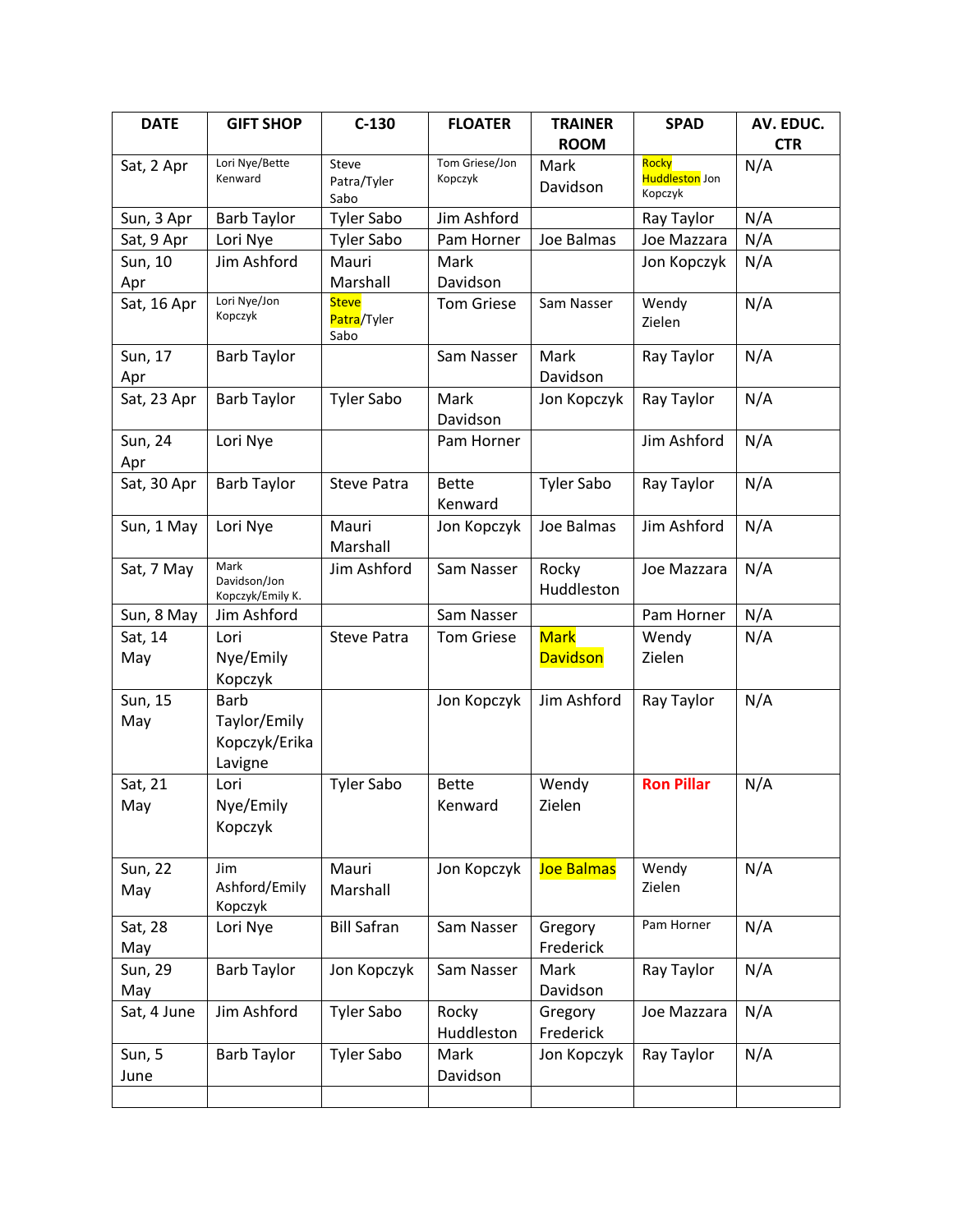| <b>DATE</b> | <b>GIFT SHOP</b>                         | $C-130$                        | <b>FLOATER</b>    | <b>TRAINER</b>     | <b>SPAD</b>        | AV. EDUC.  |
|-------------|------------------------------------------|--------------------------------|-------------------|--------------------|--------------------|------------|
|             |                                          |                                |                   | <b>ROOM</b>        |                    | <b>CTR</b> |
| Sat, 11     | Lori Nye                                 | <b>Steve Patra</b>             | <b>Tom Griese</b> | <b>Bill Safran</b> | Jim Ashford        | N/A        |
| June        |                                          |                                |                   |                    |                    |            |
| Sun, 12     | Jim Ashford                              | <b>Tyler Sabo</b>              | Mark              | Joe Balmas         | Jon Kopczyk        | N/A        |
| Jun         |                                          |                                | Davidson          |                    |                    |            |
| Sat, 18 Jun | <b>Barb Taylor</b>                       | <b>Tyler Sabo</b>              | Sam Nasser        | <b>Bill Safran</b> | Ray Taylor         | N/A        |
| Sun, 19     | Jim Ashford                              |                                | Sam Nasser        | <b>Tyler Sabo</b>  | Wendy              | N/A        |
| Jun         |                                          |                                |                   |                    | Zielen             |            |
| Sat, 25 Jun | Lori Nye/ Jon                            | Steve Patra,                   | <b>Tom Griese</b> | Mark               | Wendy              | N/A        |
|             | Kopczyk                                  | Bill Safran,                   |                   | Davidson           | Zielen             |            |
|             |                                          | Gregory                        |                   |                    |                    |            |
| Sun, 26     | <b>Barb Taylor</b>                       | Frederick<br><b>Tyler Sabo</b> | Jon Kopczyk       | Jim Ashford        | Ray Taylor         | N/A        |
| Jun         |                                          |                                |                   |                    |                    |            |
| Sat, 2 Jul  | Jim Ashford                              | <b>Tyler Sabo</b>              | Rocky             | Sam Nasser         | Joe Mazzara        | N/A        |
|             |                                          |                                | Huddleston        |                    |                    |            |
| Sun, 3 Jul  | <b>Barb Taylor</b>                       |                                | Sam Nasser        |                    | Ray Taylor         | N/A        |
| Sat, 9 Jul  | Mark Davidson,                           |                                |                   |                    |                    |            |
|             | Wendy Zielen, Sam<br>Nasser, Jim         |                                |                   |                    |                    | N/A        |
|             | Ashford, Barb                            |                                |                   |                    |                    |            |
|             | Taylor, Lori Nye,                        |                                |                   |                    |                    |            |
|             | Bette Kenward &<br>Rosie's, Jon          |                                |                   |                    |                    |            |
|             | Kopczyk Tyler                            |                                |                   |                    |                    |            |
|             | Sabo, Dave Leasia,<br><b>Bill Safran</b> |                                |                   |                    |                    |            |
| Sun, 10 Jul | Mark Davidson,                           |                                |                   |                    |                    | N/A        |
|             | Wendy Zielen, Sam<br>Nasser, Barb        |                                |                   |                    |                    |            |
|             | Taylor, Jim                              |                                |                   |                    |                    |            |
|             | Ashford, Bette<br>Kenward &              |                                |                   |                    |                    |            |
|             | Rosie's, Jon                             |                                |                   |                    |                    |            |
| Sat, 16 Jul | Kopczyk Tyler Sabo<br><b>Barb Taylor</b> |                                | Pam Horner        |                    | Ray Taylor         | N/A        |
| Sun, 17 Jul | Jim Ashford                              |                                | Mark              |                    | Jon Kopczyk        | N/A        |
|             |                                          |                                | Davidson          |                    |                    |            |
| Sat, 23 Jul | Lori Nye                                 | Steve Patra                    | Pam Horner        | <b>Tyler Sabo</b>  | Jim Ashford        | N/A        |
| Sun, 24 Jul | Jim Ashford                              |                                | Mark              | Joe Balmas         | <b>Bill Safran</b> | N/A        |
|             |                                          |                                | Davidson          |                    |                    |            |
| Sat, 30 Jul | Lori Nye                                 | Jim Ashford                    | Jon Kopczyk       |                    | Joe Mazzara        | N/A        |
| Sun, 31 Jul | <b>Barb Taylor</b>                       |                                | Mark              |                    | Ray Taylor         | N/A        |
|             |                                          |                                | Davidson          |                    |                    |            |
| Sat, 6 Aug  | Jim Ashford                              | Steve Patra                    | <b>Ron Pillar</b> | <b>Tyler Sabo</b>  | Rocky              | N/A        |
|             |                                          |                                |                   |                    | Huddleston         |            |
| Sun, 7 Aug  | <b>Barb Taylor</b>                       |                                | Jim Ashford       | Joe Balmas         | Ray Taylor         | N/A        |
| Sat, 13 Aug | Lori Nye                                 | <b>Tyler Sabo</b>              | Pam Horner        |                    | <b>Bill Safran</b> | N/A        |
| Sun, 14     | Jon Kopczyk                              | Jim Ashford                    | Mark              |                    | Wendy              | N/A        |
| Aug         |                                          |                                | Davidson          |                    | Zielen             |            |
|             |                                          |                                |                   |                    |                    |            |